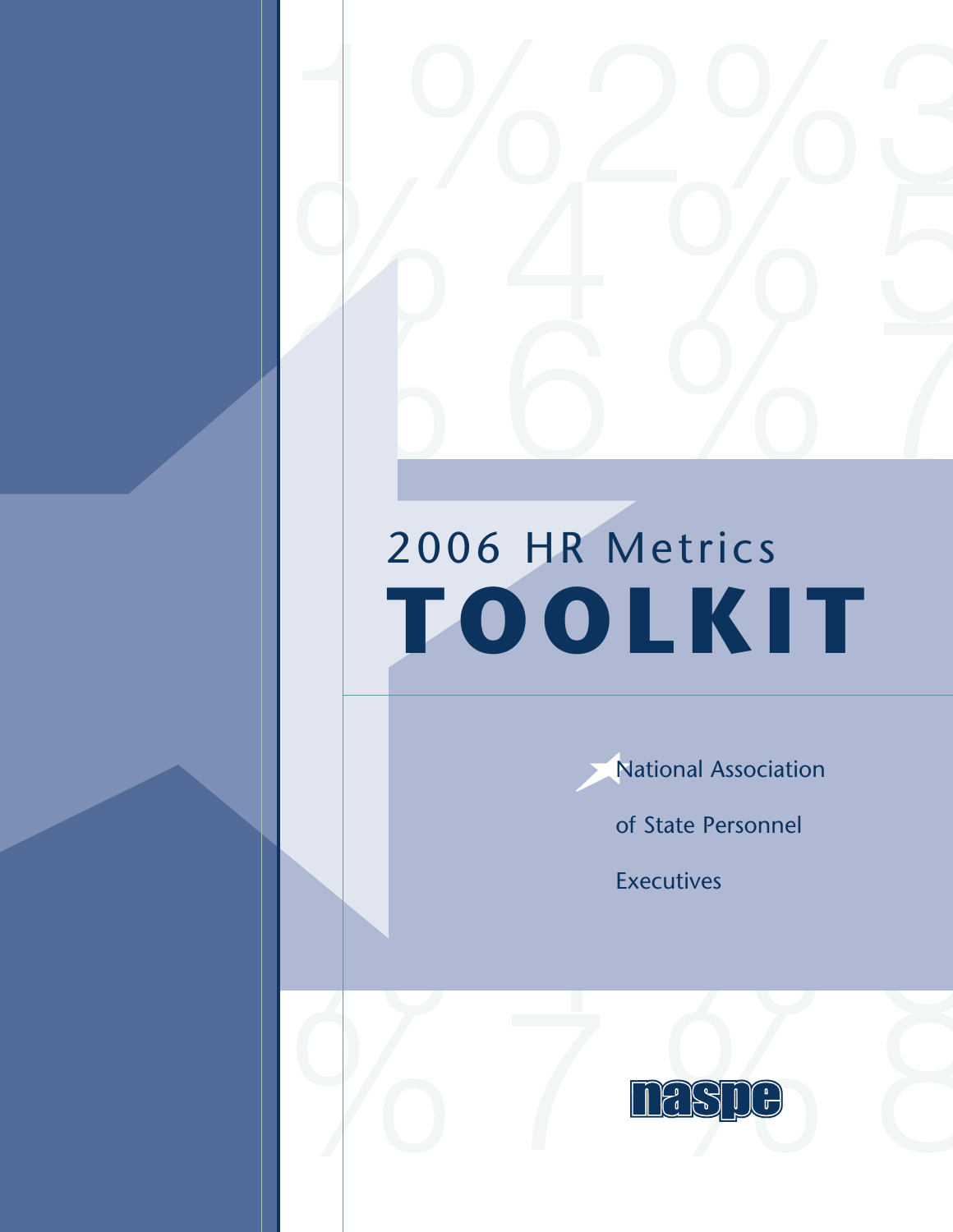# 1 Toolkit<br>
reies and Strategic HR Measures<br>
telection<br>
the state state<br>
read take<br>
were of Key Performers in Key Jobs<br>
er<br>
ernement<br>
remember of Market Rate<br>
remember of Market Rate<br>
remember of Market Rate<br>
remember of Ma **2006 HR Metrics Toolkit Index of Categories and Strategic HR Measures**

## **Recruitment and Selection >**

- Quality of Hire
- Quality of Job Fit
- Job Offers Accepted Rate
- Quality of Applicant Pool

## **Retention >**

- Voluntary Turnover of Key Performers in Key Jobs
- Diversity Turnover
- Employee Engagement

## **Compensation and Benefits >**

- Salary Competitiveness of Market Rate
- Percentage Difference in Pay Increases Between Top Performance Rated Employees and Other Employees
- Market Competitiveness of Actual Base Salaries
- Market Competitiveness of Pay Structure
- Ratio of Total Compensation Cost to Total Budget

## **Employee Relations >**

- Turnover of Top-Rated Performers
- Impact on Diversity of Employment Activities
- Percentage of Administrative Actions Overturned by Reviewing Bodies

# **Training and Development >**

- Satisfaction with Learning Opportunities
- Training Impact on Performance
- Training Costs
- Training Hours per Employee

# **Human Resources Costs >**

- HR Department Costs
- Ratio of HR Staff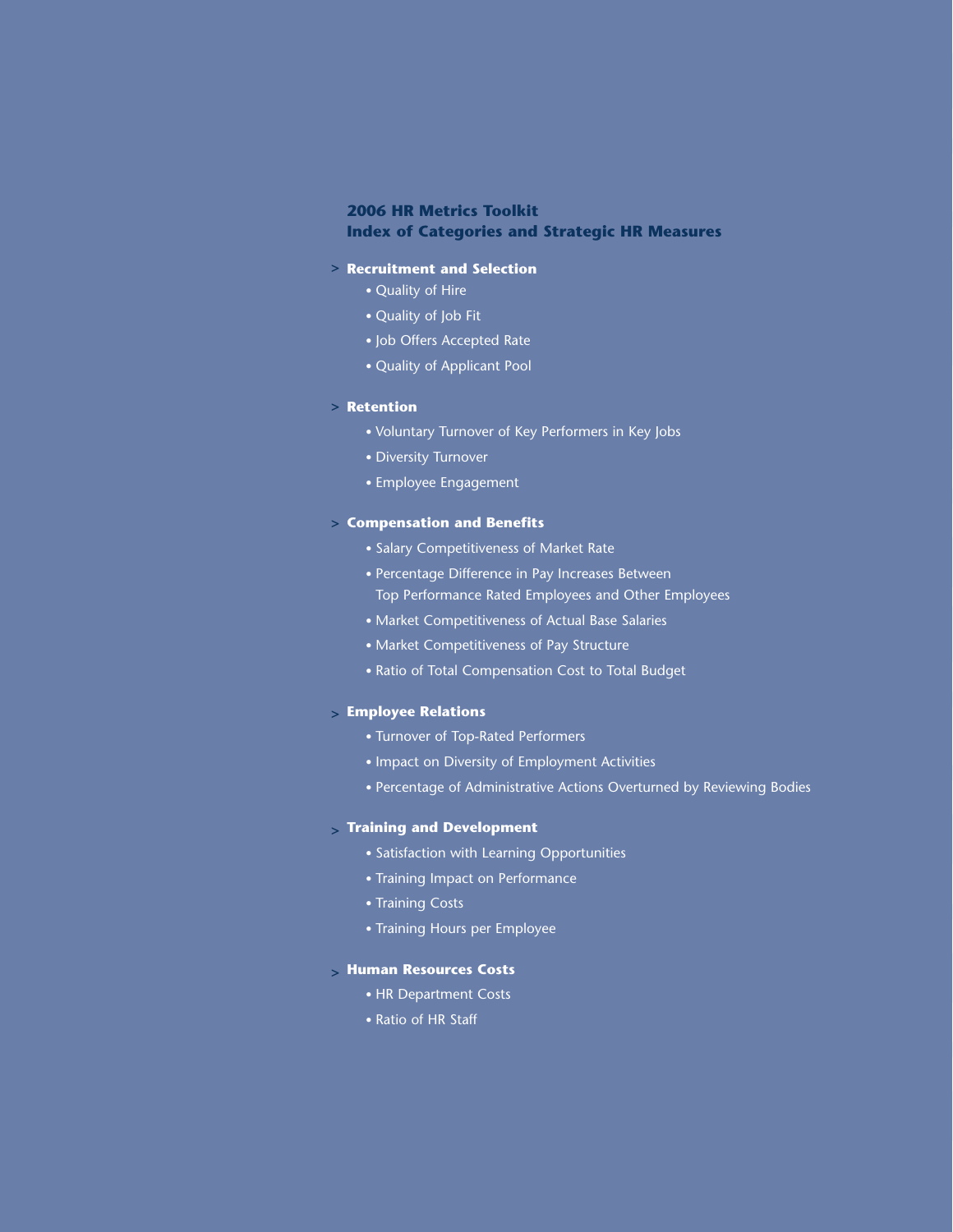# NASPE Suggested Strategic **HR Metrics**

2%3

 $%5$ 

 $%$ 

 $%$ 

 $\zeta$ 

 $%5$ 

 $%$ 

 $67$ 

Human Resources (HR) professionals are increasingly being asked by their leadership for metrics to help their organizations make strategic decisions. Although HR professionals may be comfortable with providing some common reporting measures, such as number of employees or number of attendees at training courses, they are not always comfortable with using strategic HR metrics. **>**

Consequently, NASPE members asked NASPE's Taskforce on HR Metrics to prepare a template of strategic measures that an HR office should monitor. The goal of this request was that this template would provide NASPE members with a helpful resource in this critically evolving area. It is important to note that NASPE will not collect and maintain data on these strategic measures. Instead, it is intended that individual states and state agencies use the template to monitor and measure their own HR functions.

From January through July of 2006, the Taskforce conducted regularly scheduled conference calls to produce this template. The Taskforce initially identified six broad categories of metrics upon which it would focus: Recruitment & Selection, Retention, Compensation & Benefits, Employee Relations, Training & Development, and Human Resources Costs. The Taskforce also recognized that there were other broad categories that may need to be addressed in a second phase of this project. The taskforce then identified specific measurements under each of these six broad categories. As a result, the Taskforce identified 22 specific strategic HR measures. In addition, the Taskforce identified a formula, a collection approach, and an implementation approach for each of the 22 specific measures.

What follows is the template for those 22 strategic HR measures. A state's central HR office or a state agency's HR office can use this template to identify the strategic HR measures that it will monitor. It is unlikely that all 22 will be used. But, the HR office would probably want to include at least one specific measure from each of the 6 broad categories.

The Taskforce welcomes feedback from users of the template. Based on this feedback, the Taskforce can continue to improve the template. **>**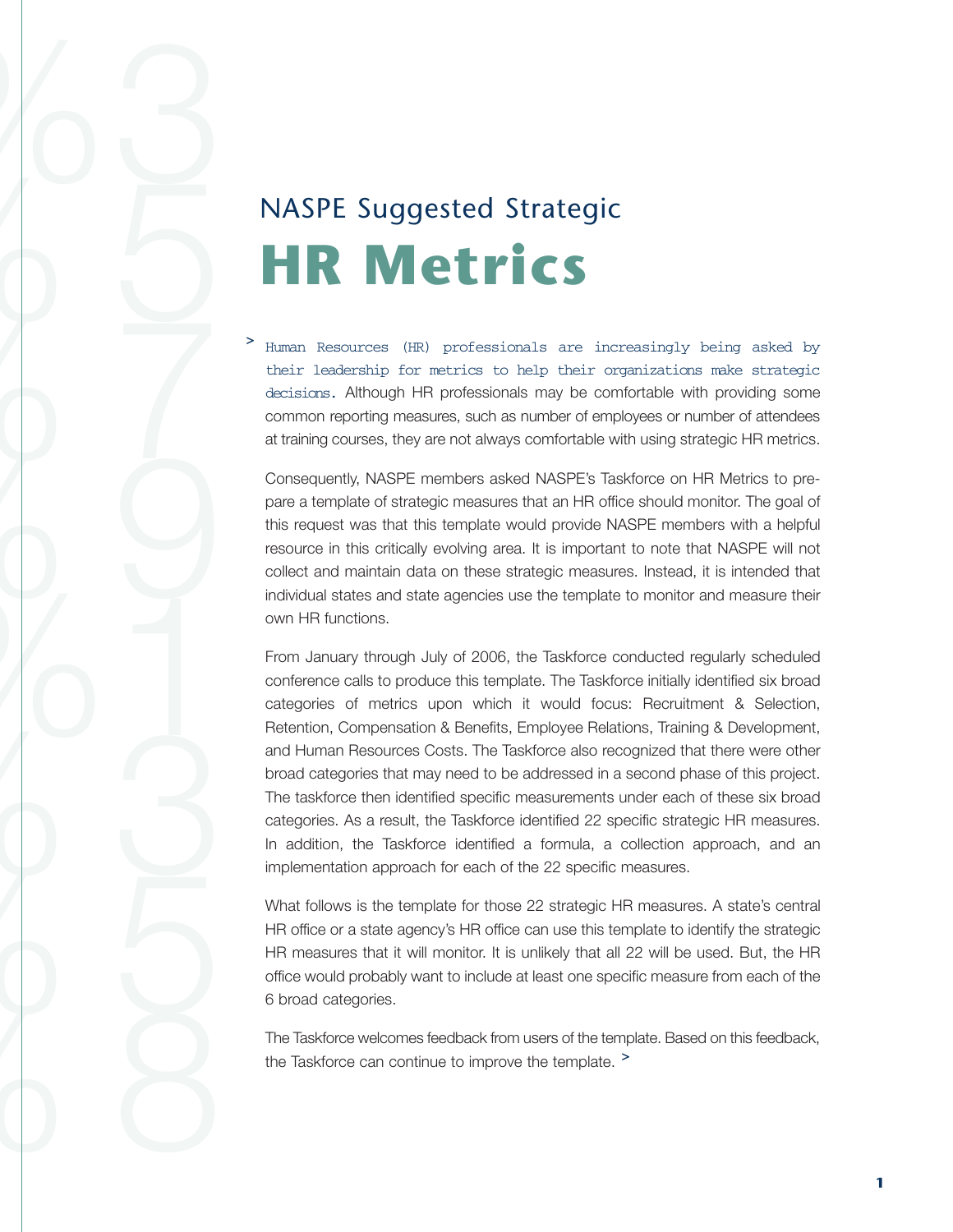# **> Recruitment and Selection**

# **Measure:** Quality of Hire

**Formula:** % of hires who complete probationary period (excluding involuntary separation) **Collection:** Data collected quarterly, analysis based upon a rolling 12-month period

**Implementation:** Longitudinal tracking of employees at 1, 2, 3, 4, and 5 year intervals to determine retention over these periods (For example, % retained after 3 years)

**Measure:** Quality of Job Fit

**Formula:** Composite of survey statement responses (5 point Likert scale with 5 being the best and 1 the worst) 5=Strongly agree…1=Strongly disagree **Collection:** Have supervisor respond to the following statements at the end of the employee's probationary period: 1) The new hires' competencies fit the needed job requirements; 2) The new hire displays the behaviors (including work ethics) needed on the job; 3) The new hire is a good fit for the organization. Data collected quarterly, analysis based upon a rolling 12-month period **Implementation:** Monitor quarterly, by agency

**Measure:** Job Offers Accepted Rate *(NOTE: A state will need to define "offer" and the offer probably should be written.)*

**Formula:** Number of First Offers Accepted / Total Number of First Offers **Collection:** Data collected quarterly, analysis based upon a rolling 12-month period

**Implementation:** Monitor quarterly, by agency

**Measure: Quality of Applicant Pool** 

**Formula:** Composite measure of the following four items:

1) % of diversity hires in management positions

2) % of diversity hires in non-management positions

3) % of applicants meeting minimum T&E

4) % of applicants meeting preferred T&E

*(NOTE: A state will need to include a definition of diversity and preferred T&E.)* **Collection:** Data collected quarterly, analysis based upon a rolling

12-month period

**Implementation:** Quarterly analysis by position type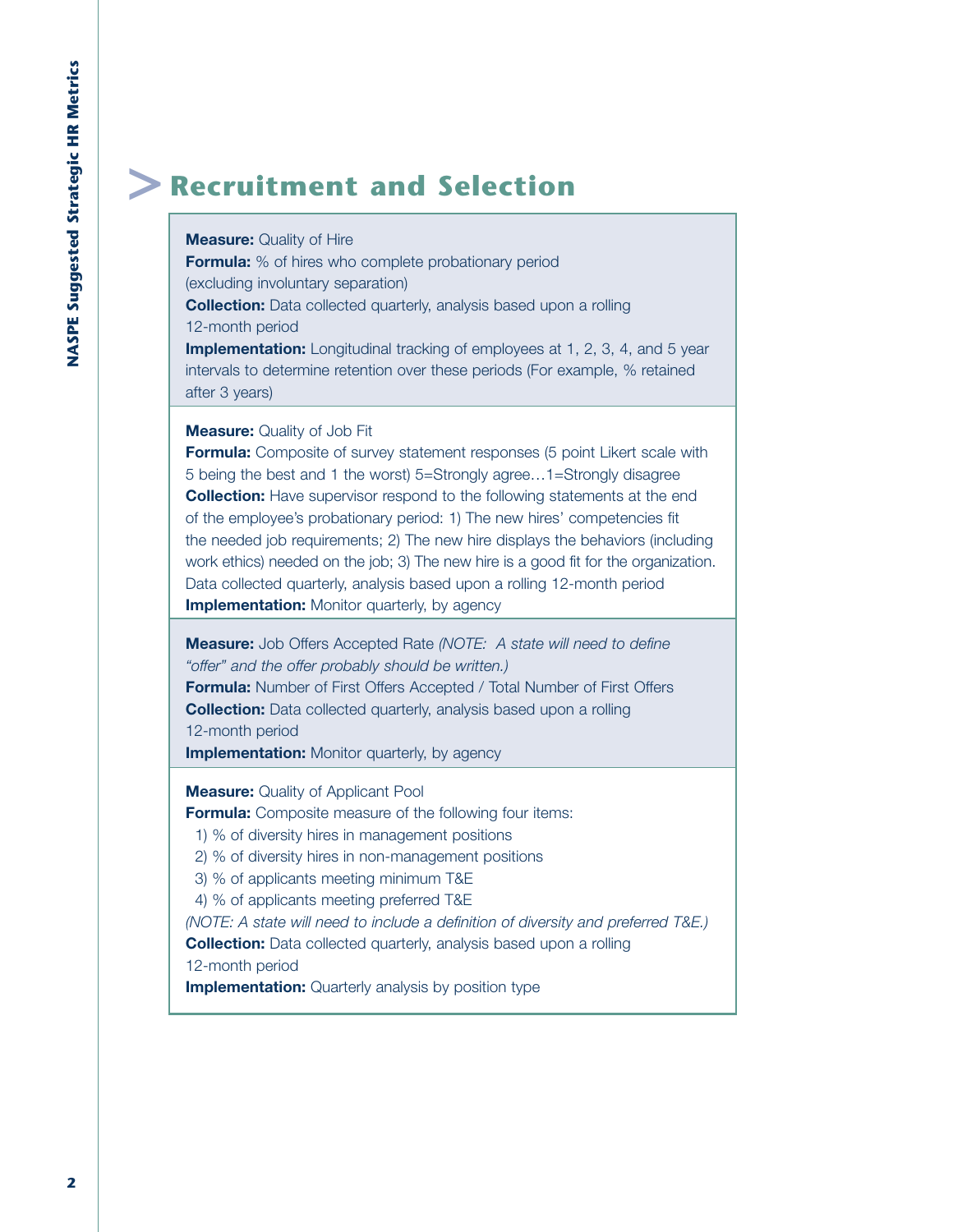# **> Retention**

**Measure:** Voluntary Turnover of Key Performers in Key Jobs **Formula:** Agency identifies "Key Jobs." Key performers are defined as those with a greater than "meets performance requirements" rating or the equivalent of such a rating. Turnover = Key Performers in Key Jobs who left/ total number of positions in Key Jobs

**Collection:** Data collected quarterly, analysis based upon a rolling 12-month period

**Implementation:** Monitor quarterly, by agency

**Measure:** Diversity Turnover

**Formula:** % Diversity turnover *(NOTE: A state will need to include a consistent definition of diversity.)* **Collection:** Data collected quarterly, analysis based upon a rolling 12-month period **Implementation:** Monitor quarterly, by agency

**Measure:** Employee Engagement

**Formula:** Results of survey statement responses (5 point Likert scale with 5 being the best and 1 the worst), e.g., 5=Strongly agree…1=Strongly disagree **Collection:** Have employees respond to the following statement annually: 1) I look forward to coming to work. Collect data annually. **Implementation:** Monitor annually, by agency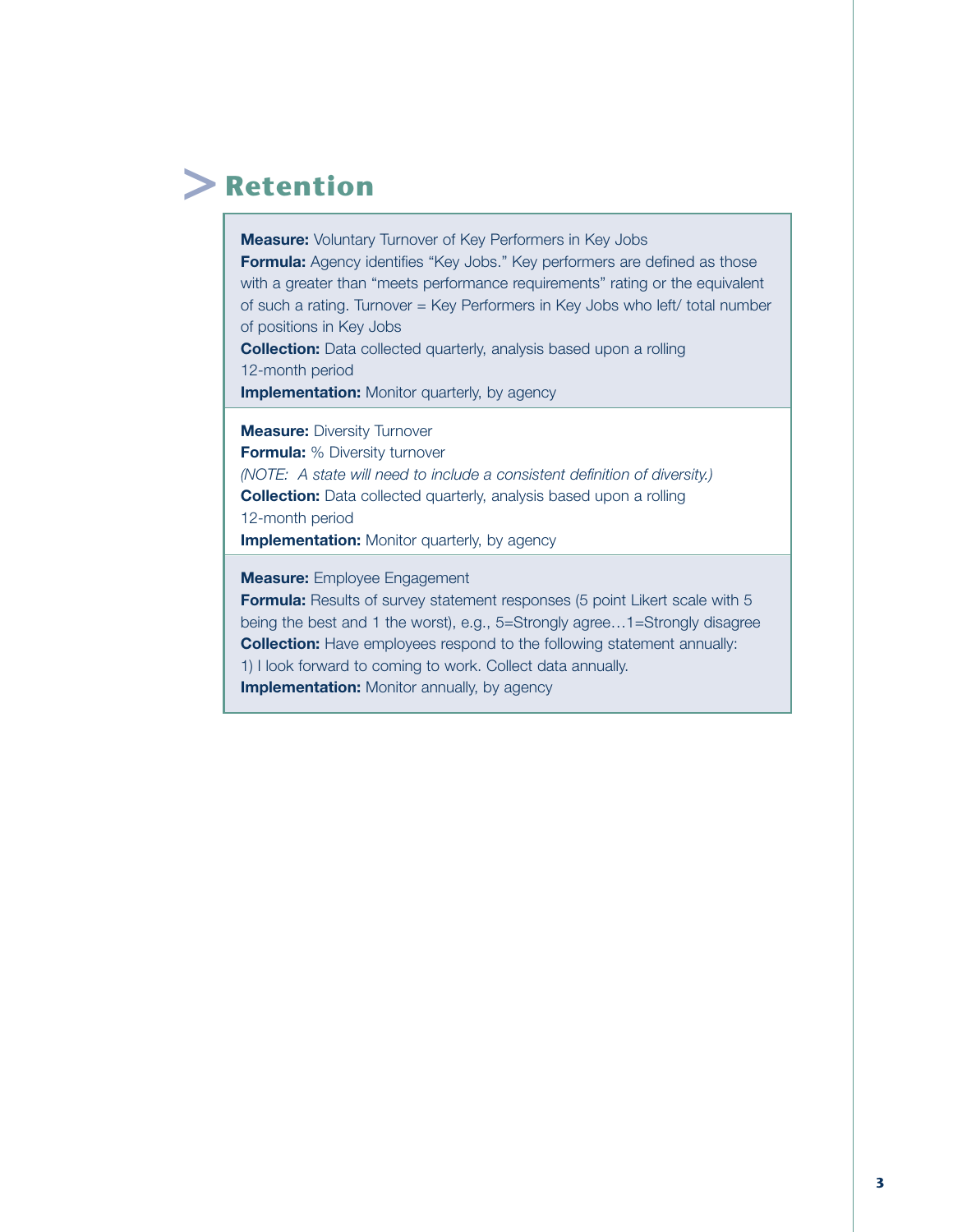# **> Compensation and Benefits**

**Measure:** Salary Competitiveness of Market Rate *(NOTE: The market will be unique to each state.)* **Formula:** % of selected job titles that are at the market average (defined as the pay structure mid-point rate) in each state

**Collection:** Data collected annually, analysis based upon salary survey conducted by each state **Implementation:** Longitudinal tracking of rates by "% at market rate"

**Measure:** Percentage Difference in Pay Increases Between Top Performance Rated Employees and Other Employees

**Formula:** Average annual % of all pay increases for top performance rated employees - average annual % of all pay increases for other employees = average % difference of performance as a factor in pay increases **Collection:** Data collected annually. Calculate the difference in average % pay increases (e.g., pay differences between 7/1/06 and 7/1/05) for employees in the top performance rating and for all other employees. Pay increases include base and non-base, such as merit or longevity, promotions, and other bonus pay increases. *(NOTE: A state can also do a comparative analysis of each separate performance level.)* **Implementation:** Monitor annually

**Measure:** Market Competitiveness of Actual Base Salaries

**Formula:** (State job weighted average of actual base salary \$ - market weighted average of actual base salary \$) / market weighted average of actual base salary  $$ =$  the average % difference in competitiveness between a state job and its relevant market

**Collection:** Data collected annually, analysis based on % difference of actual state and market base salaries for each benchmark job. Weighted average is calculated based on the number of employees in a job. Example: 105% means a state's actual base salary rate is, on average, 5% higher than the market. **Implementation:** Monitor annually; can also do longitudinal tracking.

**Measure:** Market Competitiveness of Pay Structure

**Formula:** (State weighted average pay structure midpoint \$ - market weighted average pay structure midpoint \$) / market weighted average pay structure midpoint \$ = the average % difference in competitiveness between a state and its relevant market

**Collection:** Data collected annually, analysis based on % difference of state and market midpoint rates in a benchmark job's pay range. Weighted average is calculated based on the number of employees in a job. Example: 105% means a state's pay structure is, on average, 5% higher than the market. **Implementation:** Monitor annually; can also do longitudinal tracking

**Measure:** Ratio of Total Compensation Cost to Total Budget

**Formula:** Total Compensation Cost to Employer / All State Budget Costs. Total Compensation Cost to Employer = Total base salary \$ + employer contribution \$ to benefits (health + life + pension). Health insurance includes group medical, dental, vision, etc. Note that health (medical and dental) contribution \$ may be calculated on a per-employee-per-month (PEPM) basis to account for varied contributions by coverage tiers (e.g., family, employee only).

**Collection:** Data collected annually, trend data analysis from year to year. *(NOTE: A state will need to use a consistent year, e.g., fiscal year or survey cycle. An additional metric is the ratio of PEPM \$ / Base Salary per employee in order to derive the overall average ratio of state benefits to cash.)* **Implementation:** Monitor annually; can also do longitudinal tracking.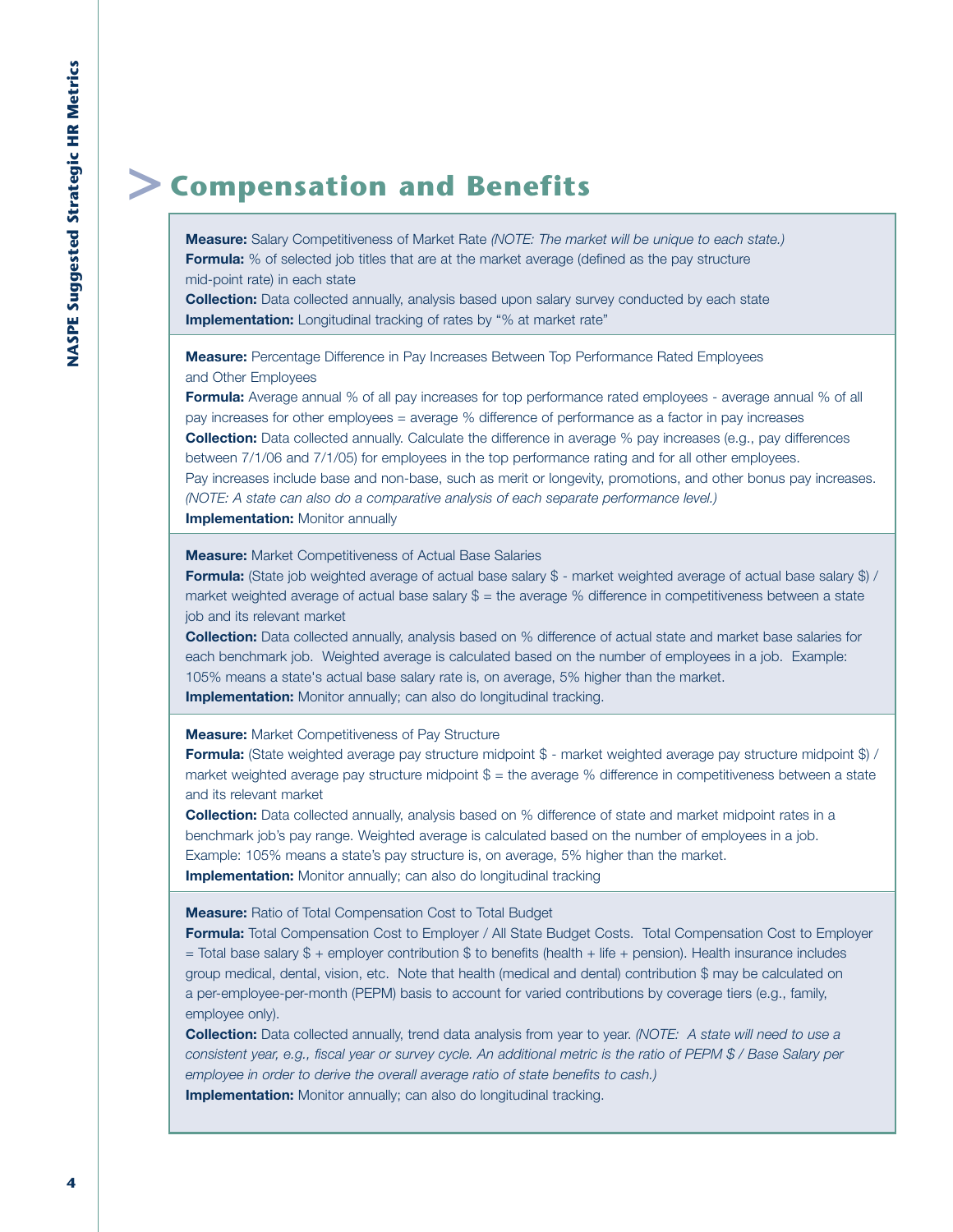# **>Employee Relations**

**Measure:** Turnover of Top-Rated Performers

**Formula:** Number of Employees and Managers with Highest Category Ratings Who Voluntarily Separated/All Employees and Managers Who Voluntarily **Separated** 

**Collection:** Data collected annually, trend data analysis from year to year *(NOTE: A state can also do a comparative analysis of each separate performance level.)*

**Implementation:** Monitor annually, by agency

**Measure:** Impact on Diversity of Employment Activities *(NOTE: The activities monitored will vary by state. Examples: employee performance ratings, applicant flow, training, pay increases, and recognition.)*

**Formula:** Comparison of average salaries by EEOC category (sort groups according to impact of a particular activity), e.g., distribution of performance ratings among various groups

**Collection:** Data collected annually, trend data analysis from year to year **Implementation:** Monitor annually, by agency

**Measure:** Percentage of Administrative Actions Overturned by Reviewing Bodies *(NOTE: The administrative actions monitored will vary by state. Examples: EEOC complaints, employee grievances.)* **Formula:** Administrative Actions Overturned / All Administrative Actions **Collection:** Data collected annually, trend analysis from year to year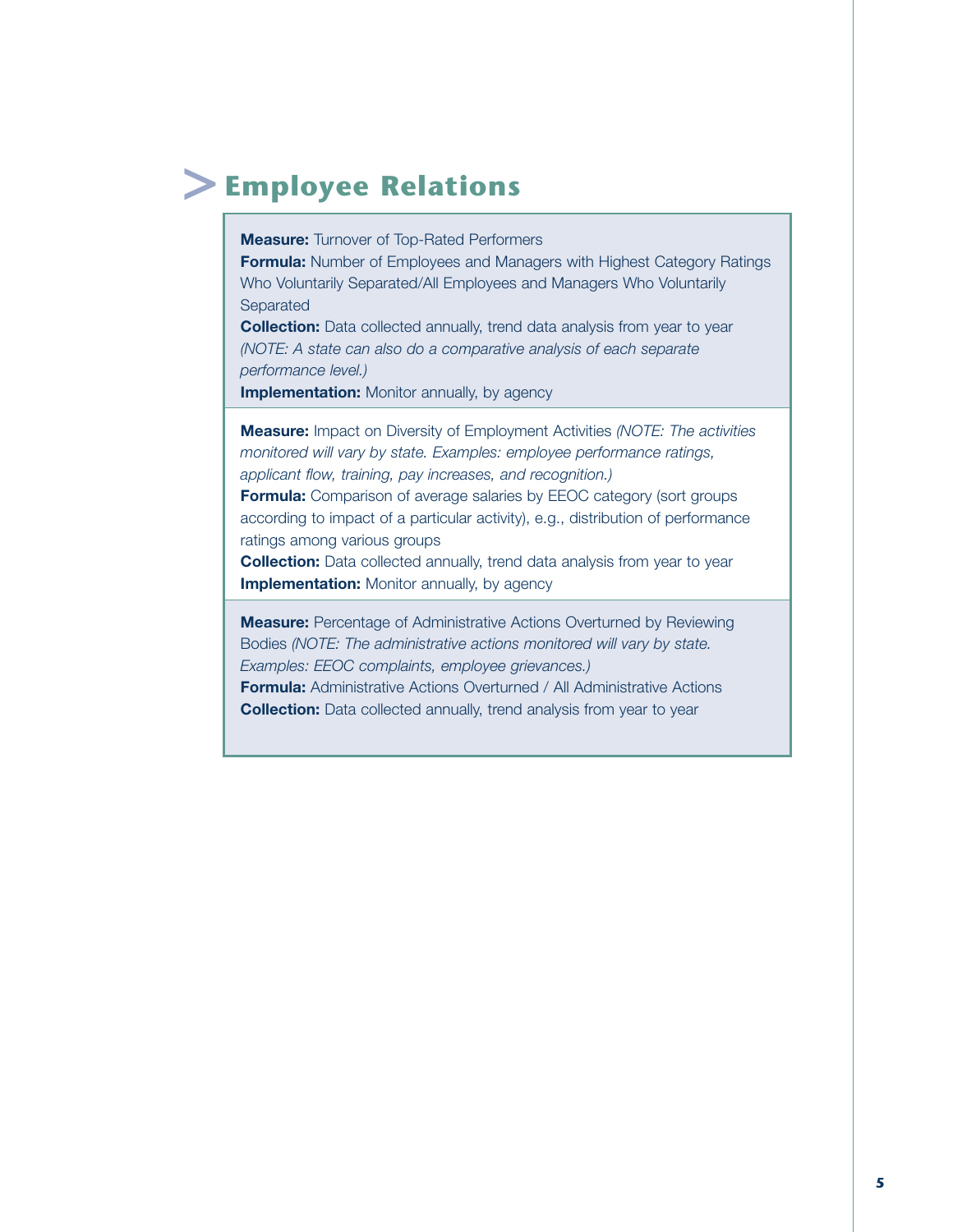# **> Training and Development**

**Measure:** Satisfaction with Learning Opportunities *(NOTE: A state will need to define "learning opportunities.")*

**Formula:** Results of survey statement responses (5 point Likert scale with 5 being the best and 1 the worst) 5=Strongly agree…1=Strongly disagree **Collection:** Have employees respond to the following statement annually: 1) I am satisfied with the learning opportunities that are provided to me by my agency; data collected annually, trend data analysis from year to year **Implementation:** Monitor annually, by agency

**Measure:** Training Impact on Performance

**Formula:** A) Results of survey statement responses (5 point Likert scale with 5 being the best and 1 the worst) 5=Strongly agree…1=Strongly disagree B) Results of survey question responses : 1. 0-20%; 2. 21-40%; 3. 41-60%; 4. 61-80%; 5. 81-100%

**Collection:** Have employees respond to the following statement annually: 1) My individual job performance would have been improved in the past year if I had received training. (See scale A above.) Have supervisors respond to the following question annually: 1) What percentage of your employees had their performance improved in the past year by training/learning opportunities? (See scale B above.) Data collected annually, trend data analysis from year to year

**Implementation:** Monitor annually, by agency

**Measure:** Training Costs *(NOTE: A state will need to define what is included in "training costs." For example, external vs. in-house training courses, conference registration costs, travel costs, etc. Also, states may want to segregate the reporting of various components of the training costs.)* **Formula:** Training costs / Total payroll

**Collection:** Data collected annually, trend data analysis from year to year **Implementation:** Monitor annually, by agency

**Measure:** Training Hours per Employee *(NOTE: A state may want to segregate the reporting of various components of the training hours.)* **Formula:** Total training hours attended by all employees / Mean number of employees

**Collection:** Data collected annually, trend data analysis from year to year **Implementation:** Monitor annually, by agency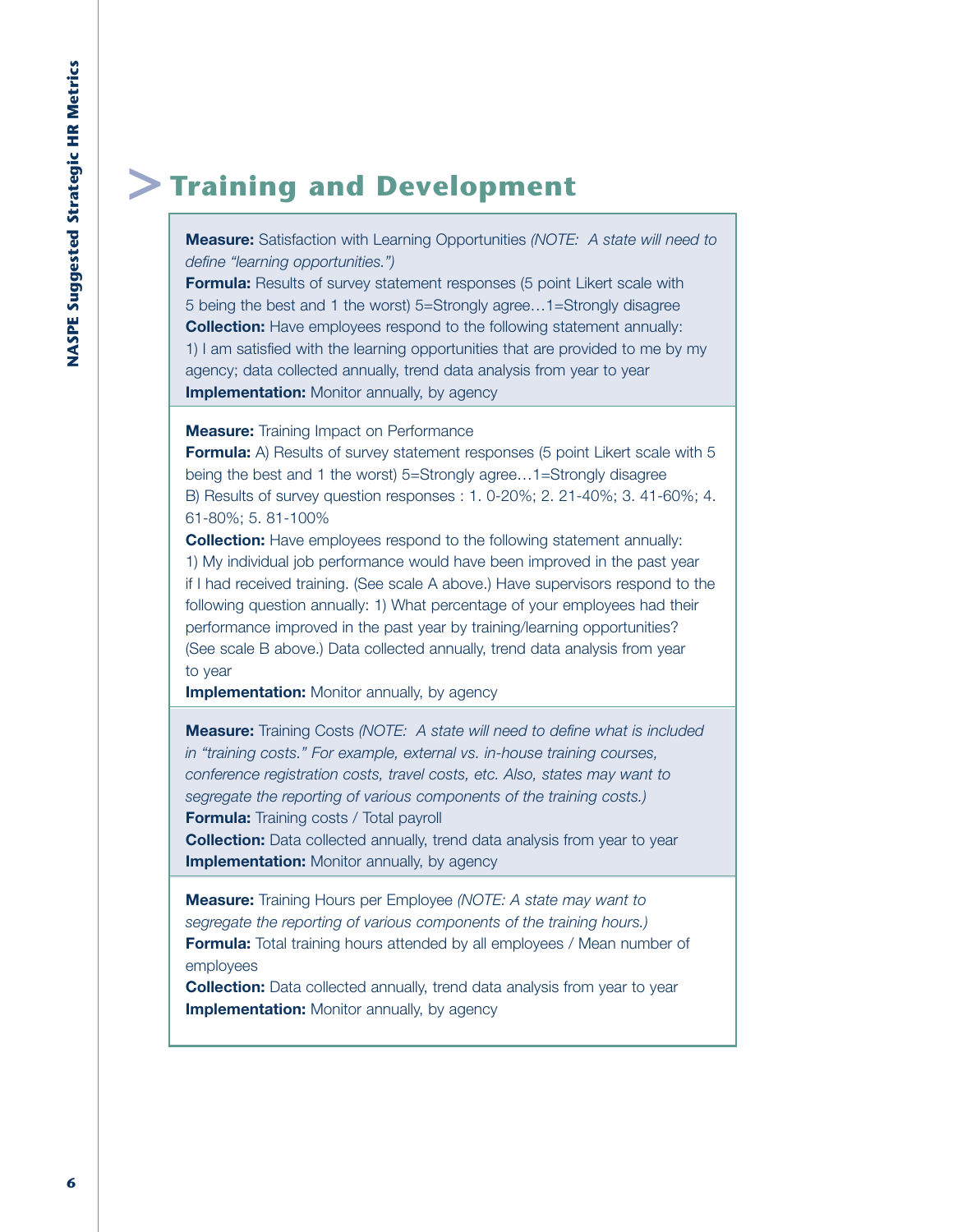# **> Human Resources Costs\***

**Measure:** HR Department Costs

**Formula:** Human Resources Costs (central and agency) / All State Budget Costs **Collection:** Data collected annually, trend data analysis from year to year **Implementation:** Monitor annually statewide

**Measure:** Ratio of HR Staff

**Formula:** Number of Human Resources Staff (central and agencies combined) / Mean Number of State Employees *(NOTE: States need to define what is meant by "State Employees." For example, classified employees, unclassified employees, higher education employees, etc. Also, states may want to segregate the reporting of various components of state employees.)* **Collection:** Data collected annually, trend data analysis from year to year **Implementation:** Monitor annually statewide

*\* (NOTE: A state will need to identify what is included in that state's Human Resources program. For example, retirement and other benefits administration, coverage of higher education employees, etc.)*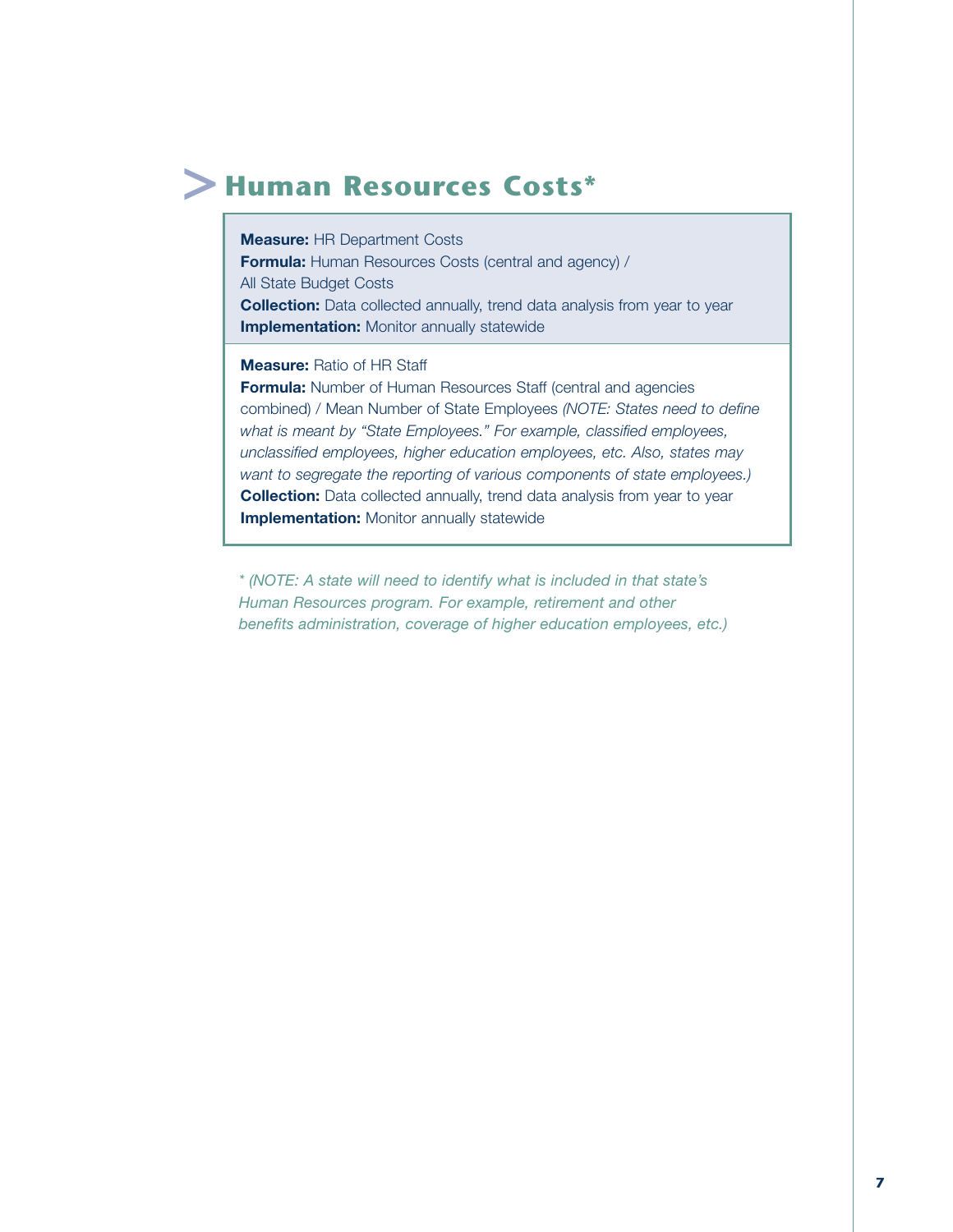

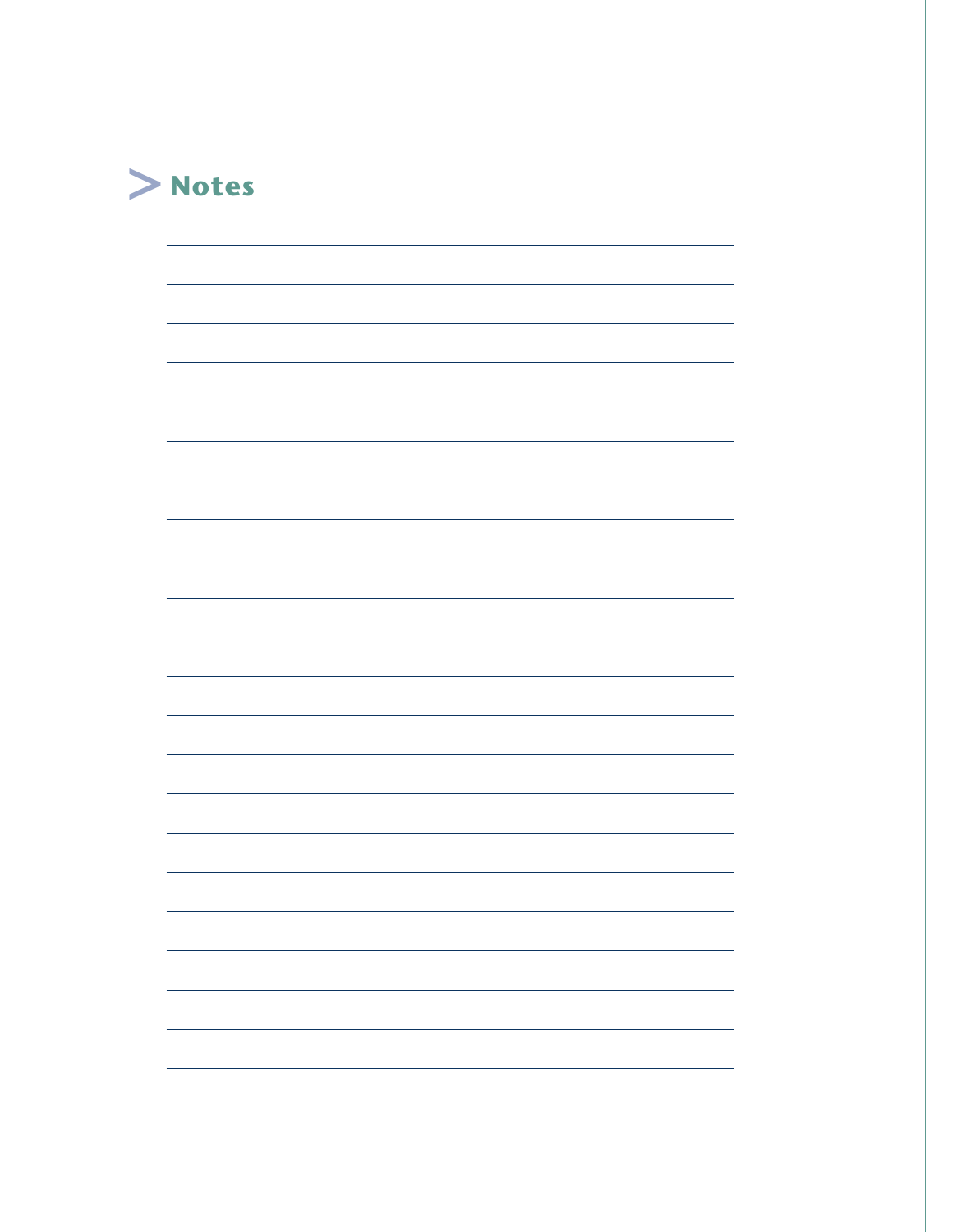# **NASPE HR Metrics Task Force**

- **Chair: Sam Wilkins**, Director, South Carolina **>** Office of Human Resources
- **Laura Aguilera**, Deputy Director, California State Personnel Board **>**
- **Hank Batty**, Deputy Administrator for Programs, **>** Oklahoma Office of Personnel Management
- **Karen Coffee**, Chief, Merit Employment & Technical **>** Resources Division, California State Personnel Board
- **Karen Fassler**, Total Compensation Manager, **>** Colorado Division of Human Resources
- **Brian Foster**, Administrator, Wyoming Human Resources Division **>**
- **Paula Halbritter**, Policy and Program Planning, **>** Pennsylvania Governor's Office of Administration
- **Stephen Hebert**, MIS Division Administrator, **>** Louisiana Department of State Civil Service
- **Jeff Herring**, Executive Director, **>** Utah Department of Human Resource Management
- **Sue Huang**, Compensation Specialist, **>** Colorado Division of Human Resources
- **Dana Jefferson**, Director, **>** Delaware Human Resource Management
- **Barbara Kroon**, Coordinator, Personnel Management Programs, **>** Iowa Department of Administration
- **Nancy Dering Martin**, Deputy Secretary for Human Resources **>** and Management, Pennsylvania Governor's Office of Administration
- **Nicki Neal**, Management Services Manager, **>** Alaska Division of Personnel
- **Jeffrey C. Schutt**, Former Director, **>** Colorado Division of Human Resources
- **James West**, Policy Director, **>** Utah Department of Human Resource Management
- **Con Whipple**, Legislation and Planning Coordinator, **>** Utah Department of Human Resource Management
- **Sara Redding Wilson**, Director, **>** Virginia Department of Human Resource Management
- **Thomas H. Wright**, Director, North Carolina Office of Personnel **>**